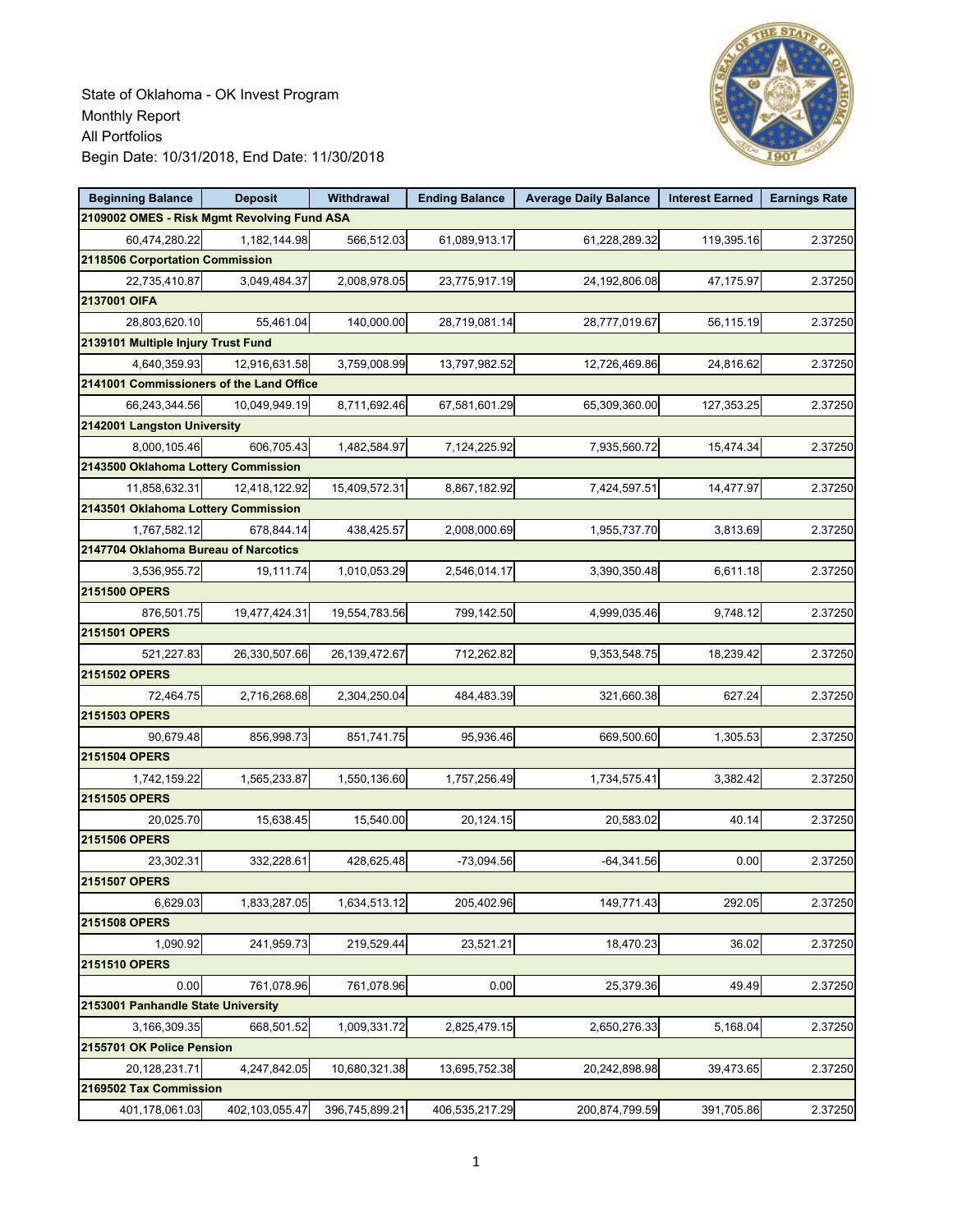| <b>Beginning Balance</b>                            | <b>Deposit</b>   | Withdrawal    | <b>Ending Balance</b> | <b>Average Daily Balance</b> | <b>Interest Earned</b> | <b>Earnings Rate</b> |
|-----------------------------------------------------|------------------|---------------|-----------------------|------------------------------|------------------------|----------------------|
| 2169520 Tax Commission                              |                  |               |                       |                              |                        |                      |
| 3,734,145.89                                        | 6,183,199.61     | 5,476,437.27  | 4,440,908.23          | 8,111,040.05                 | 15,816.53              | 2.37250              |
| 2169521 Tax Commission                              |                  |               |                       |                              |                        |                      |
| 53,180,858.12                                       | 59, 152, 247. 48 | 53,351,169.86 | 58,981,935.74         | 30,835,017.19                | 60,128.28              | 2.37250              |
| 2174007 State Treasurer                             |                  |               |                       |                              |                        |                      |
| 523,673.98                                          | 140,543.78       | 0.00          | 664,217.76            | 645,478.59                   | 1,258.68               | 2.37250              |
| 2183006 DHS - CSED                                  |                  |               |                       |                              |                        |                      |
| 8,619,118.81                                        | 11,027,297.74    | 9,469,145.95  | 10,177,270.60         | 8,768,027.61                 | 17,097.65              | 2.37250              |
| 7200039 Oklahoma Boll Weevil Eradication            |                  |               |                       |                              |                        |                      |
| 2,115,708.50                                        | 40,325.35        | 31,125.17     | 2,124,908.68          | 2,139,631.83                 | 4,172.28               | 2.37250              |
| 7200320 Department of Wildlife                      |                  |               |                       |                              |                        |                      |
| 1,881,984.69                                        | 3,931,794.27     | 5,157,138.70  | 656,640.26            | 1,838,318.92                 | 3,584.72               | 2.37250              |
| 7200359 OERB                                        |                  |               |                       |                              |                        |                      |
| 12,420,959.00                                       | 1,971,711.68     | 1,056,552.57  | 13,336,118.11         | 13,337,628.77                | 26,008.38              | 2.37250              |
| 7200370 OIFA                                        |                  |               |                       |                              |                        |                      |
| 636,529.53                                          | 144,640.60       | 258,691.99    | 522,478.14            | 481,558.87                   | 939.04                 | 2.37250              |
| 7200391 Multiple Injury Trust Fund                  |                  |               |                       |                              |                        |                      |
| 111,795.80                                          | 21,822.27        | 5,917.18      | 127,700.89            | 120,311.38                   | 234.61                 | 2.37250              |
| 7200410 Commissioners of the Land Office            |                  |               |                       |                              |                        |                      |
| 1,828,948.86                                        | 3.448.09         | 11,701.73     | 1,820,695.22          | 1,829,305.99                 | 3,567.15               | 2.37250              |
| 7200435 Oklahoma Lottery Commission                 |                  |               |                       |                              |                        |                      |
| 15,709,614.91                                       | 10,310,022.96    | 12,126,376.52 | 13,893,261.35         | 14,734,736.85                | 28,732.74              | 2.37250              |
| 7200515 OPERS                                       |                  |               |                       |                              |                        |                      |
| 94,625.55                                           | 550,796.25       | 501,265.53    | 144,156.27            | 291,638.86                   | 568.70                 | 2.37250              |
| 7200557 Oklahoma Police Pension                     |                  |               |                       |                              |                        |                      |
| 19.50                                               | 102,591.48       | 102,235.98    | 375.00                | 19,767.75                    | 38.55                  | 2.37250              |
| 7200588 Real Estate Commission                      |                  |               |                       |                              |                        |                      |
| 441,520.26                                          | 131,677.97       | 130,683.04    | 442,515.19            | 482,084.22                   | 940.06                 | 2.37250              |
| 7200830 Department of Human Services                |                  |               |                       |                              |                        |                      |
| 50,772.00                                           | 252.37           | 0.00          | 51,024.37             | 50,934.03                    | 99.32                  | 2.37250              |
| 7201825 University Hospitals Authority              |                  |               |                       |                              |                        |                      |
| 5,230,518.55                                        | 749,511.91       | 18,936.87     | 5,961,093.59          | 5,270,311.29                 | 10,277.11              | 2.37250              |
| 7205090 OMES Risk Management Division/DSC           |                  |               |                       |                              |                        |                      |
| 44,044,502.87                                       | 708,662.35       | 2,526,389.48  | 42,226,775.74         | 43, 195, 733. 95             | 84,231.68              | 2.37250              |
| 7205204 JM Davis Arms & Historical Museum           |                  |               |                       |                              |                        |                      |
| 3,305.76                                            | 6.37             | 0.00          | 3,312.13              | 3,311.28                     | 6.46                   | 2.37250              |
| 7205320 Department of Wildlife                      |                  |               |                       |                              |                        |                      |
| 699,760.48                                          | 22,633.47        | 72,141.43     | 650,252.52            | 657,876.04                   | 1,282.86               | 2.37250              |
| 7205359 Sustaining OK Energy Resources              |                  |               |                       |                              |                        |                      |
| 4,298,340.09<br>7205435 Oklahoma Lottery Commission | 269,615.81       | 127,662.08    | 4,440,293.82          | 4,459,777.98                 | 8,696.57               | 2.37250              |
|                                                     |                  |               |                       |                              | 375.73                 |                      |
| 176,572.65                                          | 31,628.83        | 42,700.00     | 165,501.48            | 192,681.64                   |                        | 2.37250              |
| 7205515 OPERS                                       |                  |               |                       |                              |                        |                      |
| 224,156.53                                          | 42,275.88        | 0.00          | 266,432.41            | 240,080.65                   | 468.16                 | 2.37250              |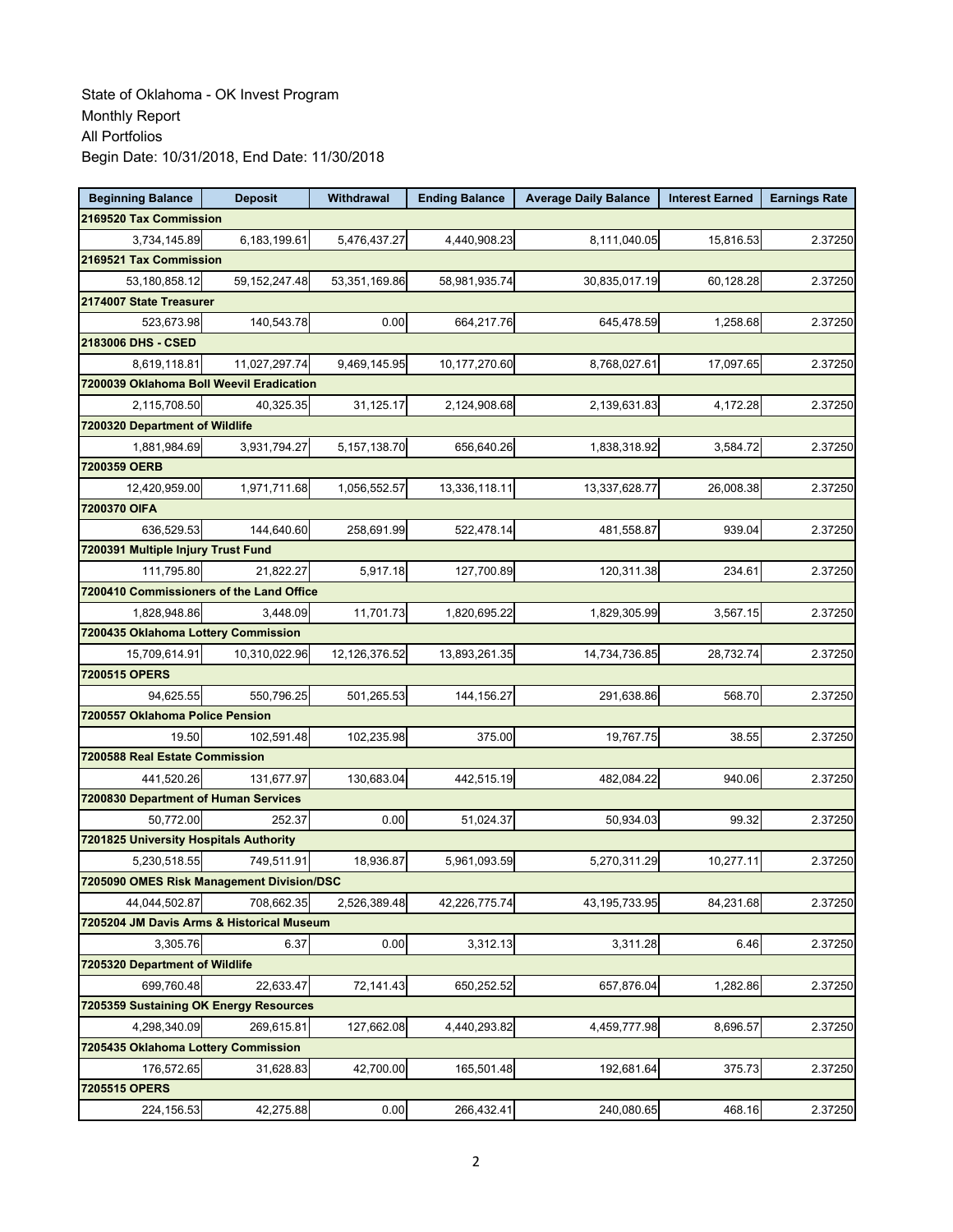| <b>Beginning Balance</b>                                    | <b>Deposit</b> | Withdrawal   | <b>Ending Balance</b> | <b>Average Daily Balance</b> | <b>Interest Earned</b> | <b>Earnings Rate</b> |
|-------------------------------------------------------------|----------------|--------------|-----------------------|------------------------------|------------------------|----------------------|
| 7205563 OK Bd for Private Vocational Schools                |                |              |                       |                              |                        |                      |
| 240,275.01                                                  | 4,683.37       | 18,024.23    | 226,934.15            | 233,064.88                   | 454.48                 | 2.37250              |
| 7205630 Oklahoma Department of Securities                   |                |              |                       |                              |                        |                      |
| 392.450.43                                                  | 756.17         | 3,240.00     | 389,966.60            | 391,269.78                   | 762.98                 | 2.37250              |
| 7205807 Oklahoma Health Care Authority                      |                |              |                       |                              |                        |                      |
| 1,551,088.56                                                | 41,999.62      | 0.00         | 1,593,088.18          | 1,587,488.23                 | 3,095.60               | 2.37250              |
| 7210270 State Election Board                                |                |              |                       |                              |                        |                      |
| 4,867,310.86                                                | 9,389.56       | 252,599.00   | 4,624,101.42          | 4,789,199.91                 | 9,338.94               | 2.37250              |
| 7210320 Department of Wildlife                              |                |              |                       |                              |                        |                      |
| 1,111,983.44                                                | 26,913.00      | 58,378.49    | 1,080,517.95          | 1,088,301.75                 | 2,122.19               | 2.37250              |
| 7210350 Oklahoma Historical Society                         |                |              |                       |                              |                        |                      |
| 27.63                                                       | 0.05           | 0.00         | 27.68                 | 27.67                        | 0.05                   | 2.37250              |
| 7210400 Office of Juvenile Affairs                          |                |              |                       |                              |                        |                      |
| 56,683.54                                                   | 109.14         | 0.00         | 56,792.68             | 56,778.13                    | 110.72                 | 2.37250              |
| 7210410 Commissioners of the Land Office                    |                |              |                       |                              |                        |                      |
| 17,878,796.87                                               | 32.056.35      | 0.00         | 17,910,853.22         | 17,906,579.04                | 34,917.83              | 2.37250              |
| 7210515 OPERS                                               |                |              |                       |                              |                        |                      |
| 43,959.16                                                   | 6,034.55       | 0.00         | 49,993.71             | 46,480.24                    | 90.64                  | 2.37250              |
| 7210570 State Board of Licensure for Professional           |                |              |                       |                              |                        |                      |
| 241.782.35                                                  | 513.13         | 0.00         | 242,295.48            | 242,227.06                   | 472.34                 | 2.37250              |
| 7210588 Real Estate Commission                              |                |              |                       |                              |                        |                      |
| 378,805.63                                                  | 1,572.85       | 5,860.22     | 374,518.26            | 376,494.72                   | 734.16                 | 2.37250              |
| 7215270 State of Oklahoma Election Board                    |                |              |                       |                              |                        |                      |
| 5,215,045.10                                                | 10,041.51      | 0.00         | 5,225,086.61          | 5,223,747.74                 | 10,186.31              | 2.37250              |
| 7215320 Department of Wildlife                              |                |              |                       |                              |                        |                      |
| 3,096,117.18                                                | 17,079.74      | 0.00         | 3,113,196.92          | 3,112,402.25                 | 6,069.18               | 2.37250              |
| 7215566 Tourism & Recreation Department                     |                |              |                       |                              |                        |                      |
| 15,529,971.61                                               | 1,722,004.89   | 2,855,236.66 | 14,396,739.84         | 15,270,104.86                | 29,776.70              | 2.37250              |
| 7215585 Department of Public Safety                         |                |              |                       |                              |                        |                      |
| 859,410.28                                                  | 23,452.05      | 90,816.04    | 792,046.29            | 835,099.35                   | 1,628.44               | 2.37250              |
| 7215670 JD McCarty Center                                   |                |              |                       |                              |                        |                      |
| 397,543.03<br>7216805 Department of Rehabilitation Services | 3,793.88       | 1,526.94     | 399,809.97            | 397,585.13                   | 775.29                 | 2.37250              |
|                                                             |                |              |                       |                              |                        |                      |
| 558,734.37<br>7220090 OSF Building Project Fund             | 15,403.02      | 18,228.88    | 555,908.51            | 551,121.24                   | 1,074.69               | 2.37250              |
| 0.42                                                        | 0.00           | 0.00         | 0.42                  | 0.42                         | 0.00                   |                      |
| 7220320 Dept of Wildlife Conservation                       |                |              |                       |                              |                        | 2.37250              |
|                                                             |                | 78,020.68    | 4,174,345.55          |                              |                        |                      |
| 4,233,842.23<br>7220585 Department of Public Safety         | 18,524.00      |              |                       | 4,194,143.06                 | 8,178.58               | 2.37250              |
| 3,918,550.17                                                | 98,709.33      | 16,880.82    | 4,000,378.68          | 3,940,001.48                 | 7,683.00               | 2.37250              |
| 7220830 Department of Human Services                        |                |              |                       |                              |                        |                      |
| 0.08                                                        | 756.00         | 0.00         | 756.08                | 50.48                        | 0.10                   | 2.37250              |
| 7225040 Department of Agriculture                           |                |              |                       |                              |                        |                      |
| 490,733.39                                                  | 1,593.43       | 23,333.34    | 468,993.48            | 484,417.14                   | 944.61                 | 2.37250              |
|                                                             |                |              |                       |                              |                        |                      |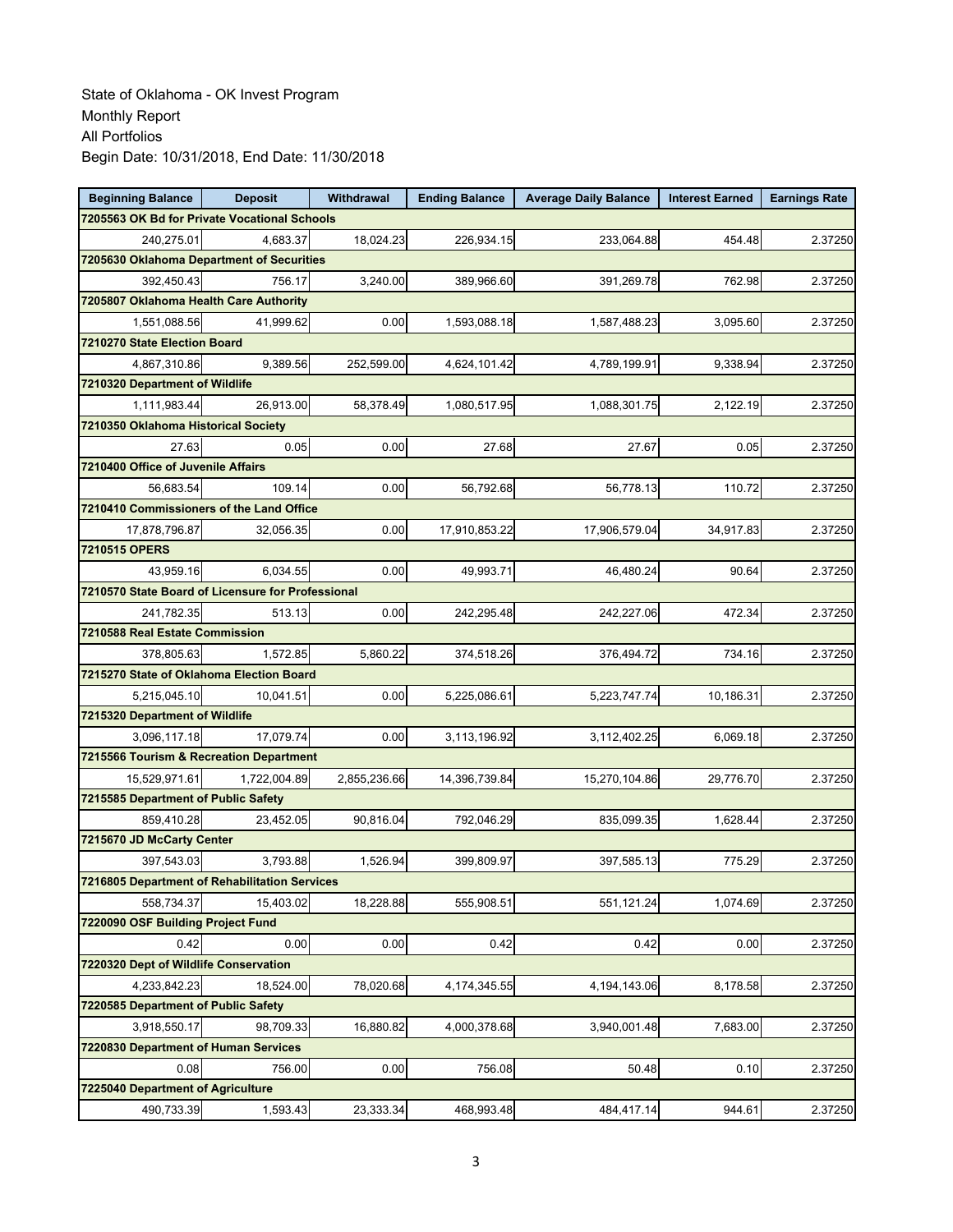| <b>Beginning Balance</b>                     | <b>Deposit</b> | Withdrawal   | <b>Ending Balance</b> | <b>Average Daily Balance</b> | <b>Interest Earned</b> | <b>Earnings Rate</b> |
|----------------------------------------------|----------------|--------------|-----------------------|------------------------------|------------------------|----------------------|
| 7225830 Department of Human Services         |                |              |                       |                              |                        |                      |
| 3,320,222.99                                 | 42.239.99      | 0.00         | 3,362,462.98          | 3,343,674.59                 | 6,520.17               | 2.37250              |
| 7230220 Oklahoma Crime Victims Compensation  |                |              |                       |                              |                        |                      |
| 2,504,027.84                                 | 430,710.81     | 406,122.04   | 2,528,616.61          | 2,645,274.40                 | 5,158.29               | 2.37250              |
| 7230345 Department of Transportation         |                |              |                       |                              |                        |                      |
| 3,457,874.86                                 | 437,642.81     | 599,700.00   | 3,295,817.67          | 3,442,499.34                 | 6,712.87               | 2.37250              |
| 7230695 Tax Commission                       |                |              |                       |                              |                        |                      |
| 62,840.28                                    | 909,285.93     | 919,185.93   | 52,940.28             | 91,894.83                    | 179.19                 | 2.37250              |
| 7230807 Health Care Authority                |                |              |                       |                              |                        |                      |
| 189,553.15                                   | 6,415,714.07   | 6,502,033.00 | 103,234.22            | 1,180,073.76                 | 2,301.14               | 2.37250              |
| 7235605 Regents for Higher Education         |                |              |                       |                              |                        |                      |
| 4,159,268.74                                 | 978,826.50     | 491,971.00   | 4,646,124.24          | 4,394,314.24                 | 8,568.91               | 2.37250              |
| 7240807 Health Care Authority                |                |              |                       |                              |                        |                      |
| 12,098,484.12                                | 5,582,978.54   | 0.00         | 17,681,462.66         | 15,454,483.37                | 30,136.24              | 2.37250              |
| 7244090 OMES Dept of Central Services        |                |              |                       |                              |                        |                      |
| 848,028.81                                   | 240,318.66     | 433,512.66   | 654,834.81            | 794,828.24                   | 1.549.92               | 2.37250              |
| 7245807 Health Care Authority                |                |              |                       |                              |                        |                      |
| 9,787,435.64                                 | 6,534,346.17   | 9,524,177.75 | 6,797,604.06          | 8,825,186.31                 | 17,209.11              | 2.37250              |
| 7255090 Department of Central Services       |                |              |                       |                              |                        |                      |
| 1,063,507.00                                 | 18,750.90      | 1,520.00     | 1,080,737.90          | 1,077,658.78                 | 2,101.43               | 2.37250              |
| 7255585 Oklahoma Dept of Public Safety       |                |              |                       |                              |                        |                      |
| 9,127.65                                     | 17.57          | 0.00         | 9,145.22              | 9,142.88                     | 17.83                  | 2.37250              |
| 7260090 OMES Risk Management Division        |                |              |                       |                              |                        |                      |
| 4,553,062.16                                 | 91,165.34      | 29,653.86    | 4,614,573.64          | 4,554,739.45                 | 8,881.74               | 2.37250              |
| 7265090 Risk Management Fund                 |                |              |                       |                              |                        |                      |
| 18,892.54                                    | 350,193.64     | 183,587.51   | 185,498.67            | 155,954.37                   | 304.11                 | 2.37250              |
| 7275740 OST - SEED                           |                |              |                       |                              |                        |                      |
| 39,866.24                                    | 77.51          | 546.97       | 39,396.78             | 39,732.86                    | 77.48                  | 2.37250              |
| 7280090 OMES DCS Property Distribution       |                |              |                       |                              |                        |                      |
| 1.385.731.81                                 | 52.182.55      | 62,600.55    | 1,375,313.81          | 1,366,735.67                 | 2,665.13               | 2.37250              |
| 7280345 Department of Transportation         |                |              |                       |                              |                        |                      |
| 442,214.86                                   | 604.849.69     | 266,816.16   | 780,248.39            | 783,710.22                   | 1,528.23               | 2.37250              |
| 7285345 Department of Transportation         |                |              |                       |                              |                        |                      |
| 121,092,978.86                               | 11,874,781.85  | 7,328,509.39 | 125,639,251.32        | 126,434,985.92               | 246,548.22             | 2.37250              |
| 7295090 Emergency & Transportation           |                |              |                       |                              |                        |                      |
| 3,525,618.59                                 | 713,017.23     | 500,000.00   | 3,738,635.82          | 3,776,900.19                 | 7,364.96               | 2.37250              |
| 7296150 University of Science & Arts         |                |              |                       |                              |                        |                      |
| 39.24                                        | 0.08           | 0.00         | 39.32                 | 39.31                        | 0.08                   | 2.37250              |
| 7303000 Tobacco Litigation Escrow Fund       |                |              |                       |                              |                        |                      |
| 28,459.52                                    | 54.80          | 0.00         | 28,514.32             | 28,507.01                    | 55.59                  | 2.37250              |
| 7360566 Tourism & Recreation Department      |                |              |                       |                              |                        |                      |
| 6,015,280.32                                 | 47,770.52      | 0.00         | 6,063,050.84          | 6,037,630.70                 | 11,773.38              | 2.37250              |
| 7401105 OCIA NACEA Construction Series 2018B |                |              |                       |                              |                        |                      |
| 0.00                                         | 25,000,000.00  | 0.00         | 25,000,000.00         | 2,500,000.00                 | 4,875.00               | 2.37250              |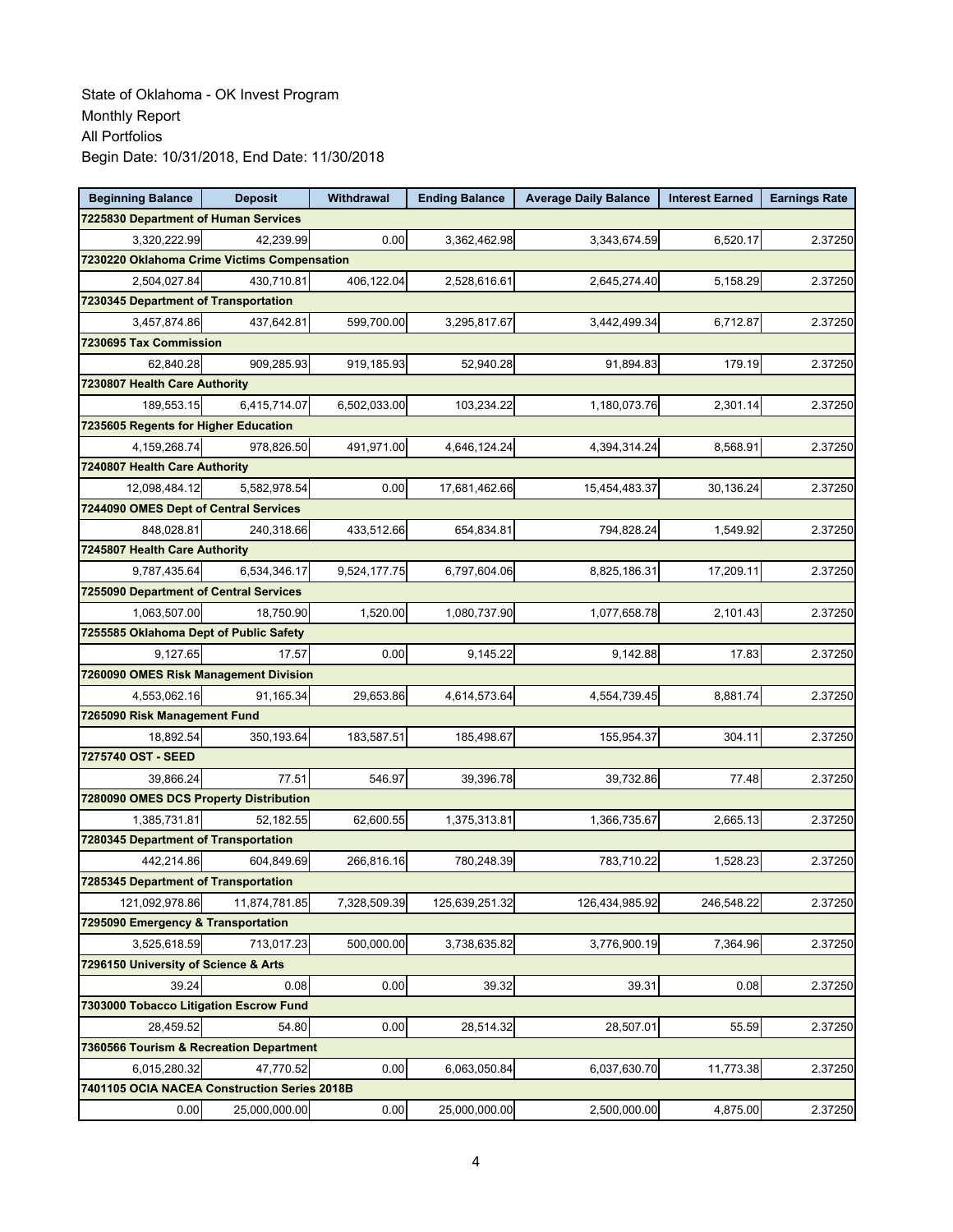| <b>Beginning Balance</b>                           | <b>Deposit</b> | Withdrawal   | <b>Ending Balance</b> | <b>Average Daily Balance</b> | <b>Interest Earned</b> | <b>Earnings Rate</b> |
|----------------------------------------------------|----------------|--------------|-----------------------|------------------------------|------------------------|----------------------|
| 7402105 OCIA Tourism Construction Fund Series 2018 |                |              |                       |                              |                        |                      |
| 9,195,143.88                                       | 17,705.88      | 0.00         | 9,212,849.76          | 9,210,488.98                 | 17,960.45              | 2.37250              |
| 7403292 Oklahoma Department of Environmental Quali |                |              |                       |                              |                        |                      |
| 282,999.63                                         | 404.36         | 0.00         | 283,403.99            | 283,350.08                   | 552.53                 | 2.37250              |
| 7405220 District Attorneys Council                 |                |              |                       |                              |                        |                      |
| 4,842,351.84                                       | 8,123.71       | 178,396.23   | 4,672,079.32          | 4,790,681.36                 | 9,341.83               | 2.37250              |
| 7406105 OCIA Tourism Revenue Fund Series 2018A     |                |              |                       |                              |                        |                      |
| 86.596.72                                          | 186.94         | 86,596.72    | 186.94                | 30,470.87                    | 59.42                  | 2.37250              |
| 7408105 OCIA                                       |                |              |                       |                              |                        |                      |
| 0.00                                               | 539.030.62     | 538,093.23   | 937.39                | 287,795.46                   | 561.20                 | 2.37250              |
| 7409105 OCIA NACEA Revenue Series 2018B            |                |              |                       |                              |                        |                      |
| 0.00                                               | 171,991.94     | 171,991.94   | 0.00                  | 11,466.13                    | 22.36                  | 2.37250              |
| 7410105 OCIA Capitol Repair Construction Series 20 |                |              |                       |                              |                        |                      |
| 0.00                                               | 69,991,136.24  | 0.00         | 69,991,136.24         | 6,999,113.62                 | 13,648.27              | 2.37250              |
| 7412105 OCIA                                       |                |              |                       |                              |                        |                      |
| 0.00                                               | 1,256,666.40   | 1,255,183.34 | 1,483.06              | 587,037.54                   | 1,144.72               | 2.37250              |
| 7415105 OCIA DOC Construction Series 2018D         |                |              |                       |                              |                        |                      |
| 0.00                                               | 116,500,000.00 | 0.00         | 116,500,000.00        | 11,650,000.00                | 22,717.50              | 2.37250              |
| 7416000 OSF - Oil Overcharge                       |                |              |                       |                              |                        |                      |
| 276,566.69                                         | 532.53         | 0.00         | 277,099.22            | 277,028.22                   | 540.21                 | 2.37250              |
| 7416160 Department of Commerce                     |                |              |                       |                              |                        |                      |
| 2,742,892.20                                       | 9,834.41       | 0.00         | 2,752,726.61          | 2,749,744.05                 | 5,362.00               | 2.37250              |
| 7419105 OCIA                                       |                |              |                       |                              |                        |                      |
| 1,070,791.34                                       | 1,112,521.35   | 2,140,143.42 | 43,169.27             | 699,060.85                   | 1,363.17               | 2.37250              |
| 7426000 OSF - Oil Overcharge                       |                |              |                       |                              |                        |                      |
| 2,310,855.91                                       | 4,449.53       | 0.00         | 2,315,305.44          | 2,314,712.17                 | 4,513.69               | 2.37250              |
| 7426160 Department of Commerce                     |                |              |                       |                              |                        |                      |
| 11,631,310.04                                      | 22,355.44      | 0.00         | 11,653,665.48         | 11,650,684.75                | 22,718.84              | 2.37250              |
| 7428105 OCIA Endowed Chairs Fund                   |                |              |                       |                              |                        |                      |
| 0.00                                               | 958,856.34     | 957,188.87   | 1,667.47              | 511,945.87                   | 998.29                 | 2.37250              |
| 7429105 OCIA                                       |                |              |                       |                              |                        |                      |
| 752.28<br>7430010 Oklahoma State University        | 1.45           | 0.00         | 753.73                | 753.54                       | 1.47                   | 2.37250              |
|                                                    | 6,401,998.80   | 5,728,296.09 |                       |                              |                        |                      |
| 395,005.77<br>7430011 Oklahoma State University    |                |              | 1,068,708.48          | 2,236,087.03                 | 4,360.37               | 2.37250              |
|                                                    |                |              |                       |                              |                        |                      |
| 616,848.69<br>7430012 Oklahoma State University    | 1,144,634.08   | 1,249,372.63 | 512,110.14            | 925,671.47                   | 1,805.06               | 2.37250              |
|                                                    | 1,116,793.59   | 1,016,548.47 | 308,699.25            |                              |                        |                      |
| 208,454.13<br>7430013 Oklahoma State University    |                |              |                       | 559,434.92                   | 1,090.90               | 2.37250              |
| 2,001,898.81                                       | 3,882.46       | 19,838.13    | 1,985,943.14          | 1,998,098.40                 | 3,896.29               | 2.37250              |
| 7430014 Oklahoma State University                  |                |              |                       |                              |                        |                      |
| 2,722,852.68                                       | 504,620.39     | 465,910.47   | 2,761,562.60          | 2,836,298.48                 | 5,530.78               | 2.37250              |
| 7430015 Oklahoma State University                  |                |              |                       |                              |                        |                      |
| 1,231,595.22                                       | 1,133,184.15   | 2,057,042.74 | 307,736.63            |                              | 2,365.27               |                      |
|                                                    |                |              |                       | 1,212,957.94                 |                        | 2.37250              |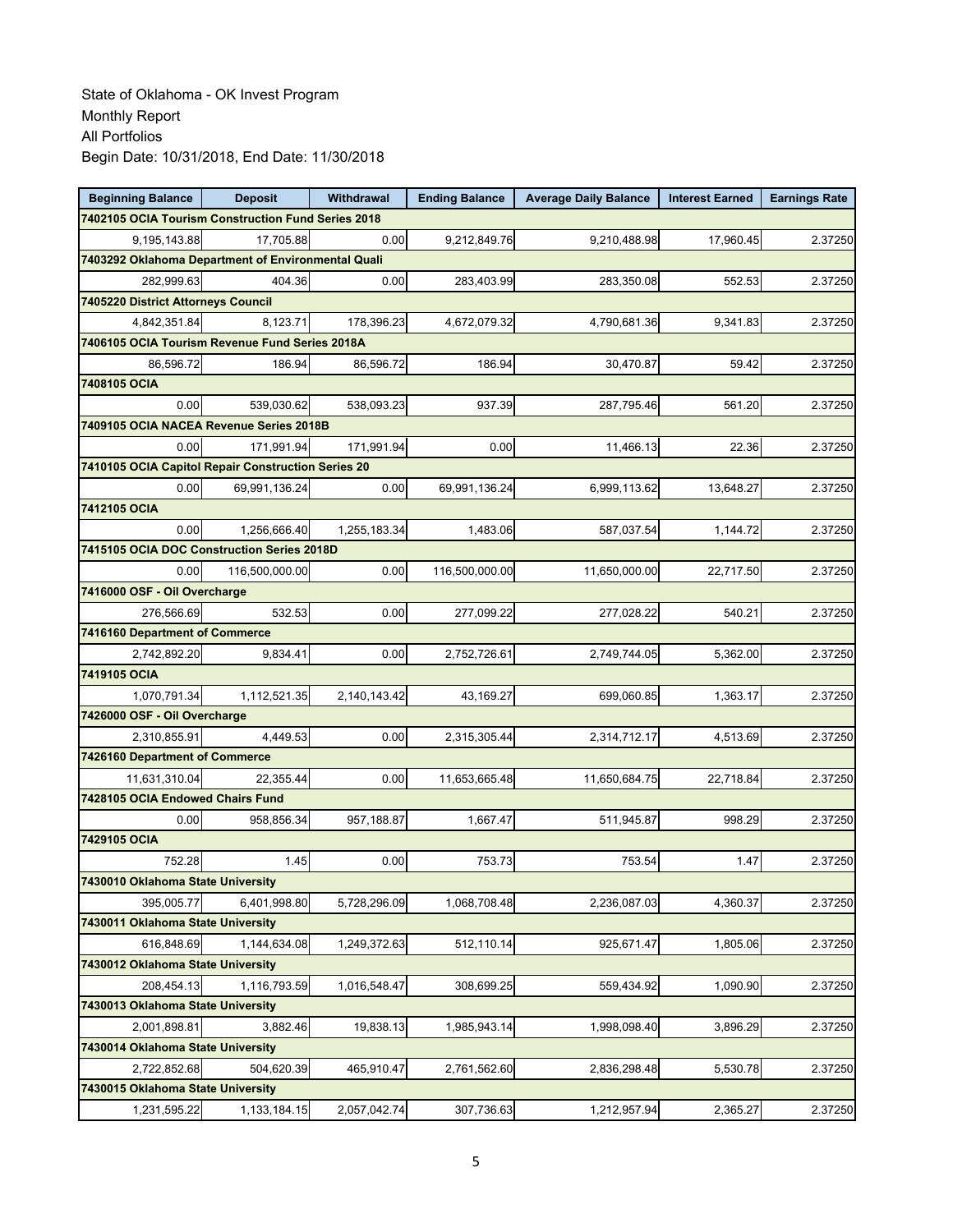| <b>Beginning Balance</b>                       | <b>Deposit</b> | Withdrawal    | <b>Ending Balance</b> | <b>Average Daily Balance</b> | <b>Interest Earned</b> | <b>Earnings Rate</b> |
|------------------------------------------------|----------------|---------------|-----------------------|------------------------------|------------------------|----------------------|
| 7430016 Oklahoma State University              |                |               |                       |                              |                        |                      |
| 159,375.74                                     | 307.34         | 368.44        | 159,314.64            | 159,415.70                   | 310.86                 | 2.37250              |
| 7430420 Langston University                    |                |               |                       |                              |                        |                      |
| 180.576.47                                     | 1,416,736.54   | 1,483,853.95  | 113,459.06            | 170,770.98                   | 333.00                 | 2.37250              |
| 7430461 Rogers State College                   |                |               |                       |                              |                        |                      |
| 942,789.46                                     | 65,632.12      | 148,957.16    | 859,464.42            | 901,340.76                   | 1,757.61               | 2.37250              |
| 7430505 Northwestern Oklahoma State University |                |               |                       |                              |                        |                      |
| 155,626.52                                     | 81,481.02      | 117,417.24    | 119,690.30            | 118,305.20                   | 230.70                 | 2.37250              |
| 7430665 Southwestern Oklahoma State University |                |               |                       |                              |                        |                      |
| 2,528,336.64                                   | 168,465.03     | 80,728.43     | 2,616,073.24          | 2,577,227.90                 | 5,025.59               | 2.37250              |
| 7430760 University of Oklahoma                 |                |               |                       |                              |                        |                      |
| 18,504,426.96                                  | 6,334,367.41   | 11,066,101.27 | 13,772,693.10         | 15,594,505.25                | 30,409.29              | 2.37250              |
| 7430770 OUHSC                                  |                |               |                       |                              |                        |                      |
| 58,878,943.63                                  | 8,648,186.38   | 15,002,356.21 | 52,524,773.80         | 55,241,575.37                | 107,721.07             | 2.37250              |
| 7430773 Oklahoma State University              |                |               |                       |                              |                        |                      |
| 4,045,299.87                                   | 6,225.06       | 677,057.44    | 3,374,467.49          | 3,790,231.92                 | 7,390.95               | 2.37250              |
| 7432105 OCIA 2009A Construction Fund           |                |               |                       |                              |                        |                      |
| 184,431.75                                     | 184,357.49     | 368,720.28    | 68.96                 | 43,065.20                    | 83.98                  | 2.37250              |
| 7434105 OCIA                                   |                |               |                       |                              |                        |                      |
| 225,593.88                                     | 308,117.69     | 225,593.88    | 308,117.69            | 160,098.99                   | 312.19                 | 2.37250              |
| 7436000 OSF - Oil Overcharge                   |                |               |                       |                              |                        |                      |
| 2,534.49                                       | 4.88           | 0.00          | 2,539.37              | 2,538.72                     | 4.95                   | 2.37250              |
| 7440105 OCIA Operations & Maintenance          |                |               |                       |                              |                        |                      |
| 3,878.95                                       | 7.47           | 0.00          | 3,886.42              | 3,885.42                     | 7.58                   | 2.37250              |
| 7442105 OCIA                                   |                |               |                       |                              |                        |                      |
| 0.00                                           | 1,179,519.90   | 1,178,127.88  | 1,392.02              | 550,999.43                   | 1,074.45               | 2.37250              |
| 7443105 OCIA                                   |                |               |                       |                              |                        |                      |
| 418,271.56                                     | 418,414.35     | 836,129.89    | 556.02                | 176,541.91                   | 344.26                 | 2.37250              |
| 7444835 Water Resources Board                  |                |               |                       |                              |                        |                      |
| 6,743,991.15                                   | 1,218,462.81   | 49,786.16     | 7,912,667.80          | 6.896.085.45                 | 13,447.37              | 2.37250              |
| 7445105 Oklahoma Capital Improvement           |                |               |                       |                              |                        |                      |
| 799,686.56                                     | 645.88         | 799,686.56    | 645.88                | 559.76                       | 1.09                   | 2.37250              |
| 7445835 Water Resources Board                  |                |               |                       |                              |                        |                      |
| 3,555,883.47                                   | 1,211,418.35   | 99,767.27     | 4,667,534.55          | 3,684,872.51                 | 7,185.50               | 2.37250              |
| 7446105 Capital Improvement Authority          |                |               |                       |                              |                        |                      |
| 14,980,149.31                                  | 43,276.38      | 7,549,663.14  | 7,473,762.55          | 11,782,996.53                | 22,976.84              | 2.37250              |
| 7447105 OCIA                                   |                |               |                       |                              |                        |                      |
| 242,417.04                                     | 242,360.75     | 484,642.03    | 135.76                | 112,650.93                   | 219.67                 | 2.37250              |
| 7448105 OCIA                                   |                |               |                       |                              |                        |                      |
| 1,240.63                                       | 2.33           | 0.00          | 1,242.96              | 1,242.65                     | 2.42                   | 2.37250              |
| 7449105 OCIA                                   |                |               |                       |                              |                        |                      |
| 3,996.60                                       | 7.70           | 0.00          | 4,004.30              | 4,003.27                     | 7.81                   | 2.37250              |
| 7455105 OCIA                                   |                |               |                       |                              |                        |                      |
| 352,795.73                                     | 284.94         | 352,795.73    | 284.94                | 246.95                       | 0.48                   | 2.37250              |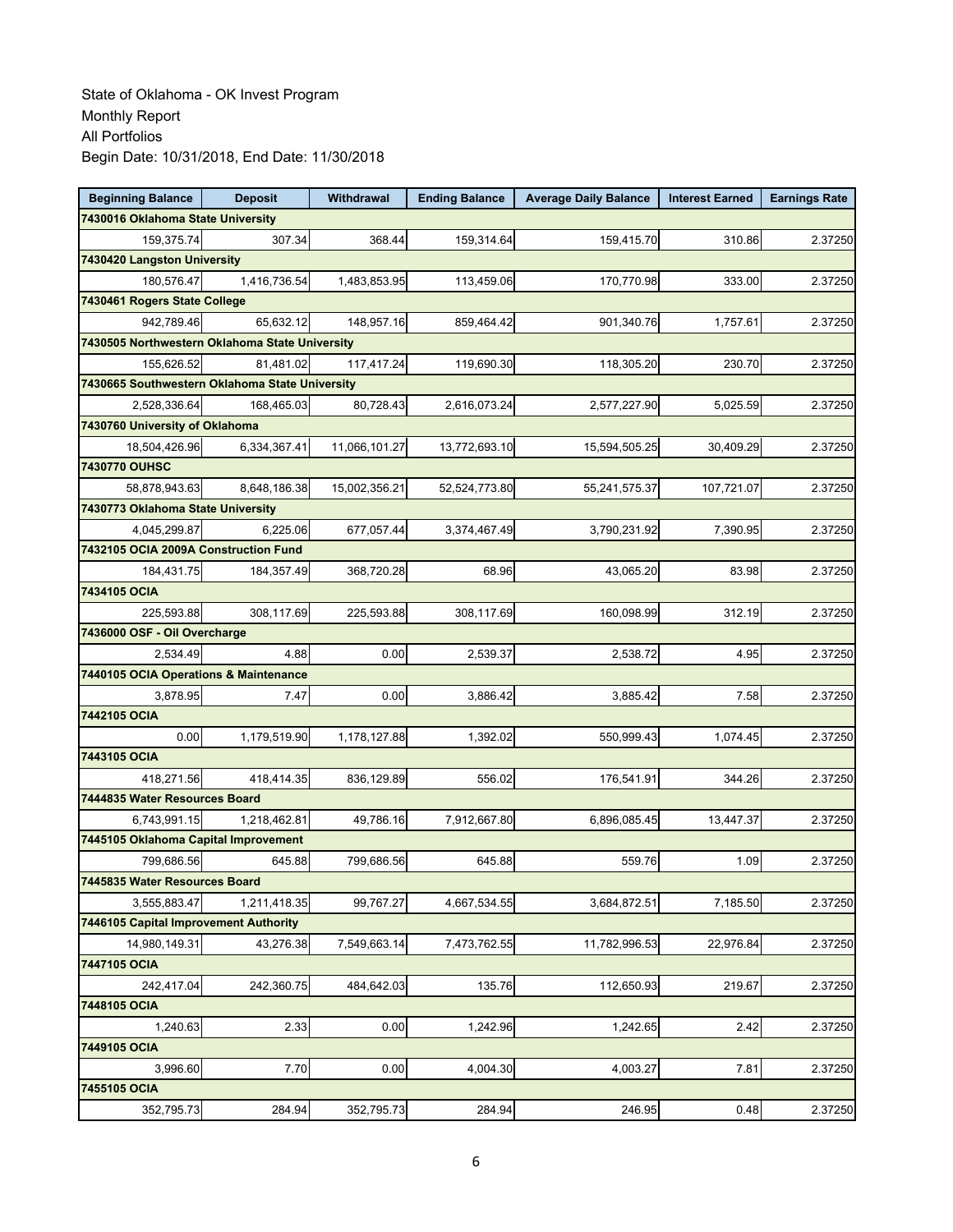| <b>Beginning Balance</b>                       | <b>Deposit</b> | Withdrawal   | <b>Ending Balance</b> | <b>Average Daily Balance</b> | <b>Interest Earned</b> | <b>Earnings Rate</b> |
|------------------------------------------------|----------------|--------------|-----------------------|------------------------------|------------------------|----------------------|
| 7455160 Department of Commerce                 |                |              |                       |                              |                        |                      |
| 610,596.24                                     | 53,494.06      | 47,928.40    | 616.161.90            | 603,282.02                   | 1,176.40               | 2.37250              |
| 7460100 Cameron University                     |                |              |                       |                              |                        |                      |
| 795,617.19                                     | 1,565.95       | 95,962.37    | 701,220.77            | 736,660.91                   | 1,436.49               | 2.37250              |
| 7460760 University of Oklahoma                 |                |              |                       |                              |                        |                      |
| 160,097.54                                     | 308.27         | 0.00         | 160,405.81            | 160,364.71                   | 312.71                 | 2.37250              |
| 7462105 OK Capital Improvement Authority       |                |              |                       |                              |                        |                      |
| 0.00                                           | 492,039.01     | 491,458.33   | 580.68                | 229,850.48                   | 448.21                 | 2.37250              |
| 7464105 OCIA                                   |                |              |                       |                              |                        |                      |
| 23,466,929.70                                  | 42,147.76      | 61,465.04    | 23,447,612.42         | 23,457,447.00                | 45,742.02              | 2.37250              |
| 7470010 Oklahoma State University              |                |              |                       |                              |                        |                      |
| 11,388,432.27                                  | 21,940.58      | 1,089,369.32 | 10,321,003.53         | 10,839,693.38                | 21,137.40              | 2.37250              |
| 7470014 Oklahoma State University              |                |              |                       |                              |                        |                      |
| 3,627,613.37                                   | 7,167.69       | 14,665.18    | 3,620,115.88          | 3,622,093.22                 | 7,063.08               | 2.37250              |
| 7470230 East Central University                |                |              |                       |                              |                        |                      |
| 0.11                                           | 0.00           | 0.00         | 0.11                  | 0.11                         | 0.00                   | 2.37250              |
| 7471835 Water Resources Board                  |                |              |                       |                              |                        |                      |
| 828,577.27                                     | 1,381.66       | 0.00         | 829,958.93            | 829,774.71                   | 1,618.06               | 2.37250              |
| 7472835 Water Resources Board                  |                |              |                       |                              |                        |                      |
| 102,389,613.16                                 | 197,168.56     | 0.00         | 102,586,781.72        | 102,560,492.58               | 199,992.96             | 2.37250              |
| 7473835 Water Resources Board                  |                |              |                       |                              |                        |                      |
| 66,817,070.60                                  | 128,664.03     | 0.00         | 66,945,734.63         | 66,928,579.43                | 130,510.73             | 2.37250              |
| 7475750 Tulsa Community College                |                |              |                       |                              |                        |                      |
| 5,686.26                                       | 10.95          | 0.00         | 5,697.21              | 5,695.75                     | 11.11                  | 2.37250              |
| 7475770 University of Oklahoma Health Sciences |                |              |                       |                              |                        |                      |
| 0.37                                           | 0.00           | 0.00         | 0.37                  | 0.37                         | 0.00                   | 2.37250              |
| 7476760 University of Oklahoma                 |                |              |                       |                              |                        |                      |
| 24,307,094.31                                  | 50,438.11      | 1,075,170.29 | 23,282,362.13         | 23,698,666.01                | 46,212.40              | 2.37250              |
| 7479010 Oklahoma State University              |                |              |                       |                              |                        |                      |
| 7,786,639.86                                   | 16,351.32      | 621,609.14   | 7,181,382.04          | 7,697,209.48                 | 15,009.56              | 2.37250              |
| 7480230 East Central University                |                |              |                       |                              |                        |                      |
| 0.68                                           | 0.00           | 0.00         | 0.68                  | 0.68                         | 0.00                   | 2.37250              |
| 7481230 East Central University                |                |              |                       |                              |                        |                      |
| 0.04                                           | 0.00           | 0.00         | 0.04                  | 0.04                         | 0.00                   | 2.37250              |
| 7481633 Oklahoma City Community College        |                |              |                       |                              |                        |                      |
| 0.03                                           | 0.00           | 0.00         | 0.03                  | 0.03                         | 0.00                   | 2.37250              |
| 7482105 OCIA                                   |                |              |                       |                              |                        |                      |
| 894,805.00                                     | 1,248,160.42   | 2,141,325.83 | 1,639.59              | 583,130.70                   | 1,137.10               | 2.37250              |
| 7483633 OCCC 2010 Bond                         |                |              |                       |                              |                        |                      |
| 0.06                                           | 0.00           | 0.00         | 0.06                  | 0.06                         | 0.00                   | 2.37250              |
| 7486010 Oklahoma State University              |                |              |                       |                              |                        |                      |
| 11,571.92                                      | 22.28          | 0.00         | 11,594.20             | 11,591.23                    | 22.60                  | 2.37250              |
| 7488105 OCIA                                   |                |              |                       |                              |                        |                      |
| 851,500.05                                     | 935,564.14     | 851,500.05   | 935,564.14            | 696,024.85                   | 1,357.25               | 2.37250              |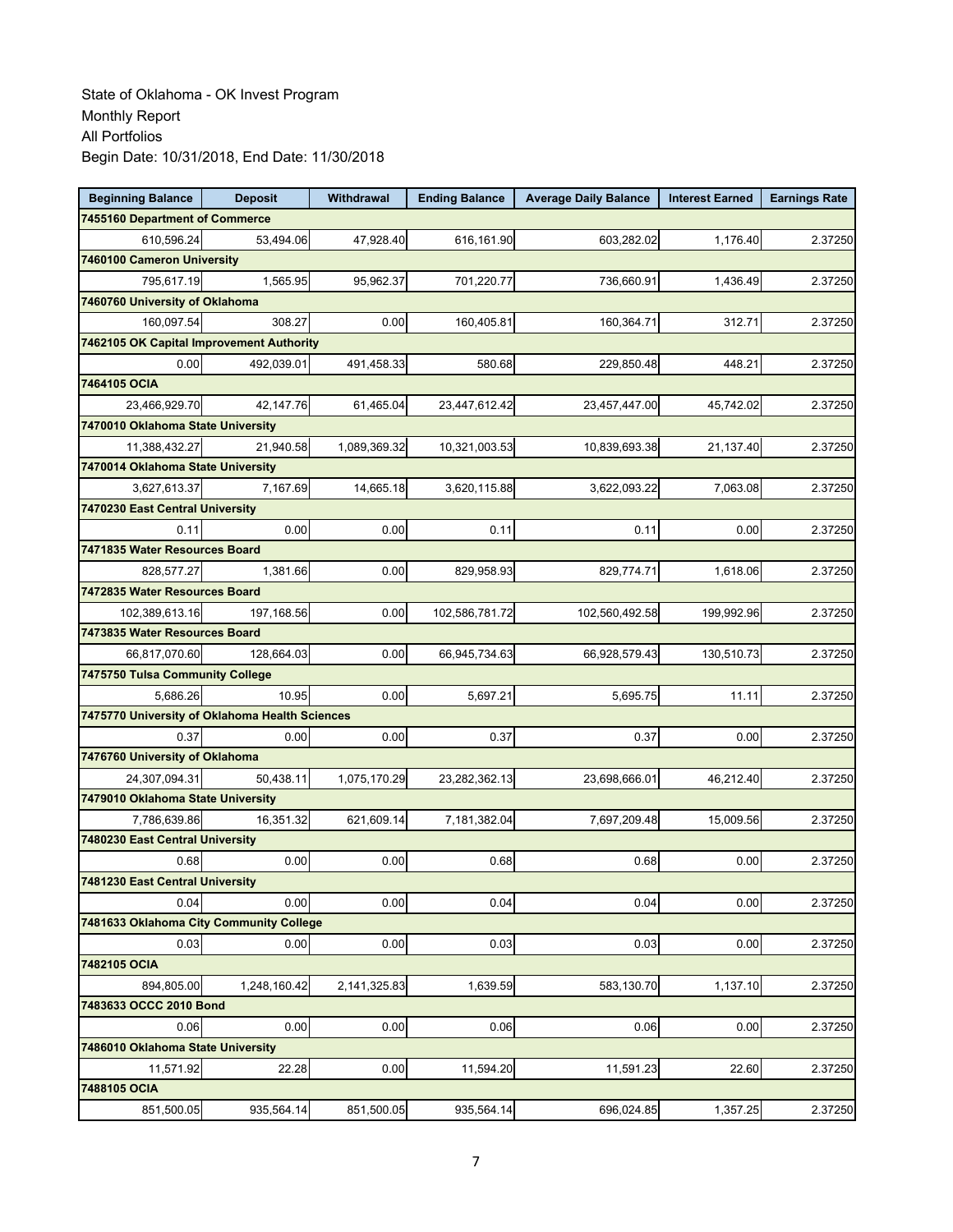| <b>Beginning Balance</b>                       | <b>Deposit</b>                           | Withdrawal | <b>Ending Balance</b> | <b>Average Daily Balance</b> | <b>Interest Earned</b> | <b>Earnings Rate</b> |  |  |  |
|------------------------------------------------|------------------------------------------|------------|-----------------------|------------------------------|------------------------|----------------------|--|--|--|
| 7489105 OCIA                                   |                                          |            |                       |                              |                        |                      |  |  |  |
| 352,686.41                                     | 352,894.54                               | 705,098.83 | 482.12                | 164,876.97                   | 321.51                 | 2.37250              |  |  |  |
| 7517410 - Commissioners of the Land Office     |                                          |            |                       |                              |                        |                      |  |  |  |
| 804,762.17                                     | 0.00                                     | 0.00       | 804,762.17            | 804,762.17                   | 1,569.29               | 2.37250              |  |  |  |
|                                                | 7518410 Commissioners of the Land Office |            |                       |                              |                        |                      |  |  |  |
| 1,165,056.55                                   | 0.00                                     | 280.79     | 1,164,775.76          | 1,164,953.59                 | 2,271.66               | 2.37250              |  |  |  |
| 7519410 Commissioners of the Land Office       |                                          |            |                       |                              |                        |                      |  |  |  |
| 5,610,293.78                                   | 0.00                                     | 677,175.55 | 4,933,118.23          | 5,291,372.07                 | 10,318.18              | 2.37250              |  |  |  |
| 7600010 Oklahoma State University              |                                          |            |                       |                              |                        |                      |  |  |  |
| 3,352,614.43                                   | 427.832.63                               | 138,776.40 | 3,641,670.66          | 3,406,196.47                 | 6,642.08               | 2.37250              |  |  |  |
| 7600120 University of Central Oklahoma         |                                          |            |                       |                              |                        |                      |  |  |  |
| 4,532,003.31                                   | 60,685.91                                | 1,169.35   | 4,591,519.87          | 4,557,441.39                 | 8,887.01               | 2.37250              |  |  |  |
| 7600150 University of Science & Arts           |                                          |            |                       |                              |                        |                      |  |  |  |
| 616,983.15                                     | 53,155.40                                | 24,299.28  | 645,839.27            | 625,742.68                   | 1,220.20               | 2.37250              |  |  |  |
| 7600230 East Central University                |                                          |            |                       |                              |                        |                      |  |  |  |
| 1,237,457.69                                   | 54,370.87                                | 41,925.77  | 1,249,902.79          | 1,242,423.31                 | 2.422.73               | 2.37250              |  |  |  |
| 7600420 Langston University                    |                                          |            |                       |                              |                        |                      |  |  |  |
| 1.426.037.66                                   | 49,516.85                                | 0.00       | 1,475,554.51          | 1,445,529.26                 | 2,818.78               | 2.37250              |  |  |  |
| 7600485 Northeastern State University          |                                          |            |                       |                              |                        |                      |  |  |  |
| 2,333,876.13                                   | 66,085.20                                | 20,072.74  | 2,379,888.59          | 2,357,446.62                 | 4,597.02               | 2.37250              |  |  |  |
| 7600490 Northern Oklahoma College              |                                          |            |                       |                              |                        |                      |  |  |  |
| 907,829.97                                     | 48,507.88                                | 90,065.21  | 866,272.64            | 890,623.23                   | 1,736.72               | 2.37250              |  |  |  |
| 7600505 Northwestern Oklahoma State University |                                          |            |                       |                              |                        |                      |  |  |  |
| 1,694,871.43                                   | 55,319.37                                | 81,525.33  | 1,668,665.47          | 1,677,639.94                 | 3,271.40               | 2.37250              |  |  |  |
| 7600530 Panhandle State University             |                                          |            |                       |                              |                        |                      |  |  |  |
| 183,520.71                                     | 56,137.14                                | 91,159.32  | 148,498.53            | 142,053.25                   | 277.00                 | 2.37250              |  |  |  |
| 7600660 Southeastern Oklahoma State Unversity  |                                          |            |                       |                              |                        |                      |  |  |  |
| 229,832.40                                     | 52,402.13                                | 97,368.62  | 184,865.91            | 242,730.34                   | 473.32                 | 2.37250              |  |  |  |
| 7600665 Southwestern Oklahoma State University |                                          |            |                       |                              |                        |                      |  |  |  |
| 2,435,640.17                                   | 56,661.99                                | 0.00       | 2,492,302.16          | 2,458,721.23                 | 4,794.51               | 2.37250              |  |  |  |
| 7600760 University of Oklahoma                 |                                          |            |                       |                              |                        |                      |  |  |  |
| 3,778,710.19                                   | 428,149.35                               | 0.00       | 4,206,859.54          | 3,938,961.96                 | 7,680.98               | 2.37250              |  |  |  |
| 7650010 Oklahoma State University              |                                          |            |                       |                              |                        |                      |  |  |  |
| 5,633,118.80                                   | 245.100.50                               | 0.00       | 5,878,219.30          | 5,728,323.73                 | 11,170.23              | 2.37250              |  |  |  |
| 7650120 University of Central Oklahoma         |                                          |            |                       |                              |                        |                      |  |  |  |
| 916,087.33                                     | 26,064.04                                | 33,480.22  | 908,671.15            | 893,031.44                   | 1,741.41               | 2.37250              |  |  |  |
| 7650150 University of Science & Arts           |                                          |            |                       |                              |                        |                      |  |  |  |
| 107,652.45                                     | 23,808.39                                | 10,597.16  | 120,863.68            | 108,356.20                   | 211.29                 | 2.37250              |  |  |  |
| 7650230 East Central University                |                                          |            |                       |                              |                        |                      |  |  |  |
| 2,015,104.69                                   | 28,314.37                                | 3,310.33   | 2,040,108.73          | 2,027,148.28                 | 3,952.94               | 2.37250              |  |  |  |
| 7650420 Langston University                    |                                          |            |                       |                              |                        |                      |  |  |  |
| 1,729,098.59                                   | 95,327.56                                | 6,764.20   | 1,817,661.95          | 1,762,830.76                 | 3,437.52               | 2.37250              |  |  |  |
| 7650485 Northeastern State University          |                                          |            |                       |                              |                        |                      |  |  |  |
| 738,310.99                                     | 36,913.37                                | 10,036.37  | 765,187.99            | 755,150.18                   | 1,472.54               | 2.37250              |  |  |  |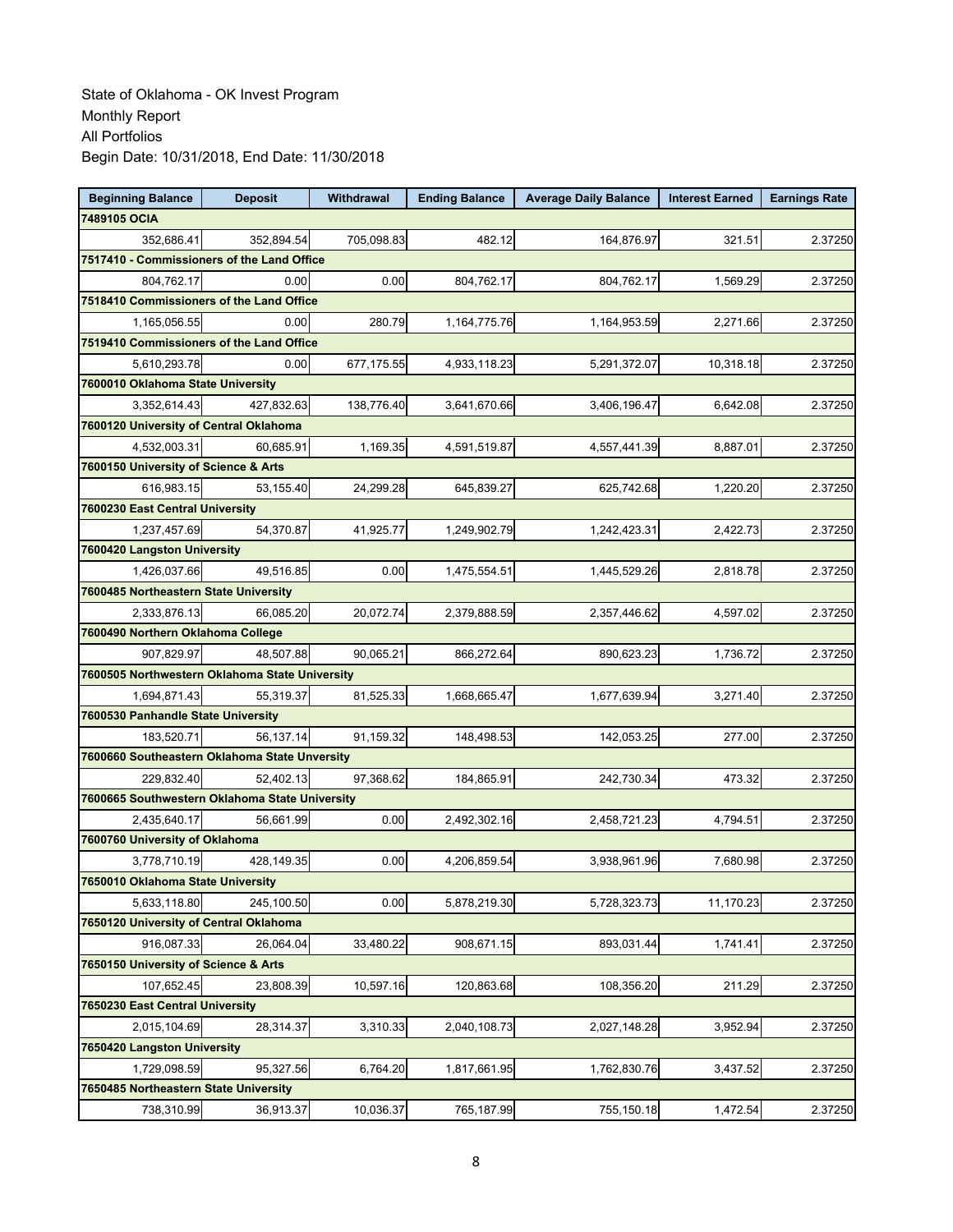| <b>Beginning Balance</b>                        | <b>Deposit</b> | Withdrawal    | <b>Ending Balance</b> | <b>Average Daily Balance</b> | <b>Interest Earned</b> | <b>Earnings Rate</b> |
|-------------------------------------------------|----------------|---------------|-----------------------|------------------------------|------------------------|----------------------|
| 7650490 Northern Oklahoma College               |                |               |                       |                              |                        |                      |
| 3,317,743.34                                    | 144,049.00     | 206,596.18    | 3,255,196.16          | 3,256,336.42                 | 6,349.86               | 2.37250              |
| 7650505 Northwestern Oklahoma State University  |                |               |                       |                              |                        |                      |
| 608,222.90                                      | 25,508.21      | 4,801.20      | 628,929.91            | 615,284.80                   | 1,199.81               | 2.37250              |
| 7650530 Panhandle State University              |                |               |                       |                              |                        |                      |
| 15,541.90                                       | 97,438.85      | 35,032.66     | 77,948.09             | 69,122.01                    | 134.79                 | 2.37250              |
| 7650660 Southeastern Oklahoma State Unversity   |                |               |                       |                              |                        |                      |
| 163,115.38                                      | 24,614.20      | 48,089.85     | 139,639.73            | 169,077.20                   | 329.70                 | 2.37250              |
| 7650665 Southwestern Oklahoma State University  |                |               |                       |                              |                        |                      |
| 1,213,729.92                                    | 26,637.14      | 0.00          | 1,240,367.06          | 1,224,650.94                 | 2,388.07               | 2.37250              |
| 7650760 University of Oklahoma                  |                |               |                       |                              |                        |                      |
| 2,411,306.72                                    | 248,208.91     | 0.00          | 2,659,515.63          | 2,504,468.11                 | 4,883.71               | 2.37250              |
| 7700040 Department of Agriculture               |                |               |                       |                              |                        |                      |
| 10,545,632.02                                   | 20,294.32      | 0.00          | 10,565,926.34         | 10,563,220.43                | 20,598.28              | 2.37250              |
| 7700041 Western Oklahoma State College          |                |               |                       |                              |                        |                      |
| 251,396.00                                      | 737,712.38     | 332,253.50    | 656,854.88            | 751,681.05                   | 1,465.78               | 2.37250              |
| 7700131 Department of Corrections               |                |               |                       |                              |                        |                      |
| 20,818,709.02                                   | 2,071,967.86   | 2,323,538.41  | 20,567,138.47         | 20,529,614.89                | 40,032.75              | 2.37250              |
| 7700240 Eastern Oklahoma State College          |                |               |                       |                              |                        |                      |
| 860,003.81                                      | 206,259.86     | 315,041.44    | 751,222.23            | 708,830.59                   | 1,382.22               | 2.37250              |
| 7700340 State Health Department                 |                |               |                       |                              |                        |                      |
| 0.00                                            | 1,507,992.18   | 1,507,991.98  | 0.20                  | 379,945.61                   | 740.89                 | 2.37250              |
| 7700461 Rogers State College                    |                |               |                       |                              |                        |                      |
| 4,132,612.65                                    | 1,425,929.42   | 1,379,041.42  | 4,179,500.65          | 4,061,442.65                 | 7,919.81               | 2.37250              |
| 7700490 Northern Oklahoma College               |                |               |                       |                              |                        |                      |
| 1,325,386.85                                    | 1,334,666.35   | 572,656.42    | 2,087,396.78          | 1,714,009.63                 | 3,342.32               | 2.37250              |
| 7700606 Ardmore Higher Education Center         |                |               |                       |                              |                        |                      |
| 265,270.23                                      | 513.10         | 3,015.81      | 262,767.52            | 263,769.46                   | 514.35                 | 2.37250              |
| 7700633 Oklahoma City Community College         |                |               |                       |                              |                        |                      |
| 5.724.988.18                                    | 2,119,191.15   | 1,112,942.71  | 6,731,236.62          | 6,145,093.41                 | 11,982.93              | 2.37250              |
| 7700660 Southeastern Oklahoma State University  |                |               |                       |                              |                        |                      |
| 1,172,481.49                                    | 6,939,959.63   | 2,177,171.08  | 5,935,270.04          | 7,536,299.28                 | 14,695.78              | 2.37250              |
| 7700760 University of Oklahoma                  |                |               |                       |                              |                        |                      |
| 83,663,425.52                                   | 26,920,993.82  | 42,997,859.55 | 67,586,559.79         | 78,473,920.27                | 153,024.14             | 2.37250              |
| 7700830 Department of Human Services            |                |               |                       |                              |                        |                      |
| 1,740,013.77                                    | 427,397.21     | 497,989.50    | 1,669,421.48          | 1,889,036.38                 | 3,683.62               | 2.37250              |
| 7701010 Oklahoma State University               |                |               |                       |                              |                        |                      |
| 4,301,696.13                                    | 31,961,423.15  | 31,068,715.77 | 5,194,403.51          | 7,143,966.38                 | 13,930.73              | 2.37250              |
| 7701091 Building Bond Commission Administrative |                |               |                       |                              |                        |                      |
| 2.90                                            | 0.01           | 0.00          | 2.91                  | 2.91                         | 0.01                   | 2.37250              |
| 7701150 University of Science & Arts            |                |               |                       |                              |                        |                      |
| 2,984,860.24                                    | 1,120,651.55   | 524,304.67    | 3,581,207.12          | 2,761,351.20                 | 5,384.63               | 2.37250              |
| 7701165 Connors State College                   |                |               |                       |                              |                        |                      |
| 859,213.38                                      | 200,264.69     | 790,951.35    | 268,526.72            | 352,571.80                   | 687.52                 | 2.37250              |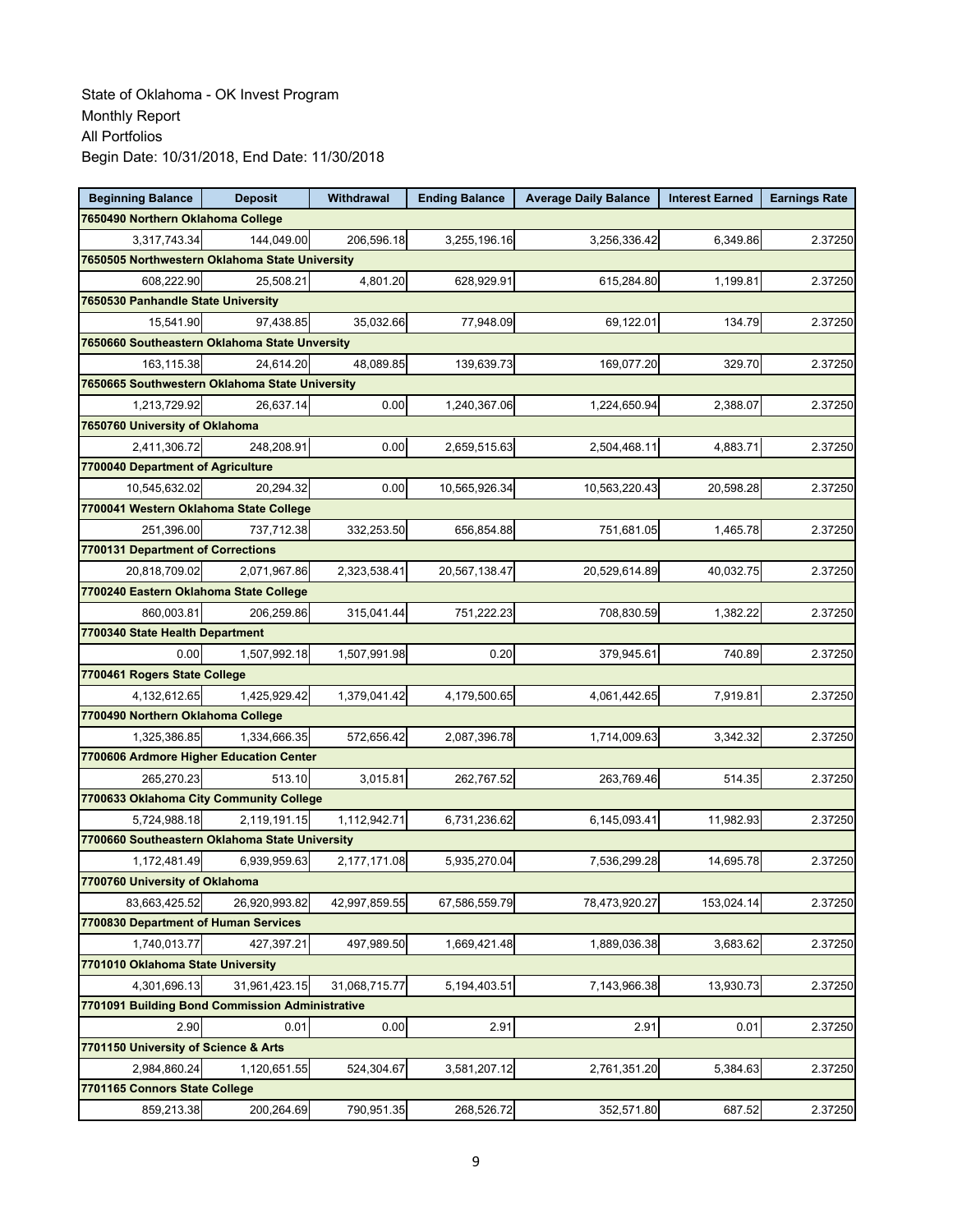| <b>Beginning Balance</b>                       | <b>Deposit</b> | Withdrawal    | <b>Ending Balance</b> | <b>Average Daily Balance</b> | <b>Interest Earned</b> | <b>Earnings Rate</b> |  |  |  |
|------------------------------------------------|----------------|---------------|-----------------------|------------------------------|------------------------|----------------------|--|--|--|
| 7701400 Office of Juvenile Affairs             |                |               |                       |                              |                        |                      |  |  |  |
| 230,558.21                                     | 8,799.18       | 8,855.62      | 230,501.77            | 227,036.64                   | 442.72                 | 2.37250              |  |  |  |
| 7701480 Northeasten Oklahoma A&M College       |                |               |                       |                              |                        |                      |  |  |  |
| 917,297.82                                     | 1,052,414.91   | 896,382.64    | 1,073,330.09          | 912,115.31                   | 1,778.62               | 2.37250              |  |  |  |
| 7701605 Regents for Higher Education           |                |               |                       |                              |                        |                      |  |  |  |
| 35,370,362.31                                  | 635,447.60     | 742,188.57    | 35,263,621.34         | 35,108,718.71                | 68,462.00              | 2.37250              |  |  |  |
| 7701650 Department of Veteran Affairs          |                |               |                       |                              |                        |                      |  |  |  |
| 366.808.30                                     | 160,281.57     | 92,024.07     | 435,065.80            | 426,626.39                   | 831.92                 | 2.37250              |  |  |  |
| 7701770 OUHSC                                  |                |               |                       |                              |                        |                      |  |  |  |
| 378,947,129.99                                 | 83,216,357.98  | 57,066,899.88 | 405,096,588.09        | 396,792,165.97               | 773,744.72             | 2.37250              |  |  |  |
| 7701805 Department of Rehabilitation Services  |                |               |                       |                              |                        |                      |  |  |  |
| 166,116.86                                     | 10.527.87      | 15,445.72     | 161,199.01            | 162,978.19                   | 317.81                 | 2.37250              |  |  |  |
| 7701865 Workers Compensation Commission        |                |               |                       |                              |                        |                      |  |  |  |
| 7,089,358.45                                   | 13,659.37      | 14,153.09     | 7,088,864.73          | 7,096,724.97                 | 13,838.61              | 2.37250              |  |  |  |
| 7702120 University of Central Oklahoma         |                |               |                       |                              |                        |                      |  |  |  |
| 24.276.385.61                                  | 755,822.46     | 5,121,170.06  | 19,911,038.01         | 22,846,158.47                | 44,550.01              | 2.37250              |  |  |  |
| 7702650 Department of Veteran Affairs          |                |               |                       |                              |                        |                      |  |  |  |
| 315,232.55                                     | 121,653.45     | 112,186.73    | 324,699.27            | 343,203.80                   | 669.25                 | 2.37250              |  |  |  |
| 7703650 Department of Veteran Affairs          |                |               |                       |                              |                        |                      |  |  |  |
| 383,594.32                                     | 166,826.34     | 158,221.91    | 392,198.75            | 409,401.35                   | 798.33                 | 2.37250              |  |  |  |
| 7704650 Department of Veteran Affairs          |                |               |                       |                              |                        |                      |  |  |  |
| 512,014.34                                     | 144,659.76     | 133,439.72    | 523,234.38            | 540,644.76                   | 1,054.26               | 2.37250              |  |  |  |
| 7704865 Workers Compensation Commission        |                |               |                       |                              |                        |                      |  |  |  |
| 56,814.84                                      | 109.40         | 0.00          | 56,924.24             | 56,909.65                    | 110.97                 | 2.37250              |  |  |  |
| 7705505 Northwestern Oklahoma State University |                |               |                       |                              |                        |                      |  |  |  |
| 335,016.28                                     | 1,793,801.90   | 1,305,000.43  | 823,817.75            | 1,130,598.15                 | 2,204.67               | 2.37250              |  |  |  |
| 7705650 Department of Veteran Affairs          |                |               |                       |                              |                        |                      |  |  |  |
| 387,372.43                                     | 65,378.98      | 243,687.09    | 209,064.32            | 420,577.43                   | 820.13                 | 2.37250              |  |  |  |
| 7705675 Self Insurance Guaranty Fund           |                |               |                       |                              |                        |                      |  |  |  |
| 1,499,768.43                                   | 3.942.83       | 105,884.63    | 1,397,826.63          | 1,487,099.23                 | 2.899.84               | 2.37250              |  |  |  |
| 7705865 Workers Compensation Commission        |                |               |                       |                              |                        |                      |  |  |  |
| 27,726.74                                      | 53.39          | 0.00          | 27,780.13             | 27,773.01                    | 54.16                  | 2.37250              |  |  |  |
| 7706452 CMHC, Rep payee account                |                |               |                       |                              |                        |                      |  |  |  |
| 1,028.27                                       | 1.81           | 189.53        | 840.55                | 884.53                       | 1.72                   | 2.37250              |  |  |  |
| 7706650 Department of Veteran Affairs          |                |               |                       |                              |                        |                      |  |  |  |
| 99,301.11                                      | 68,325.90      | 69,338.32     | 98,288.69             | 106,118.98                   | 206.93                 | 2.37250              |  |  |  |
| 7706750 Tulsa Community College                |                |               |                       |                              |                        |                      |  |  |  |
| 853,395.82                                     | 400,000.00     | 1,133,954.13  | 119,441.69            | 666,467.82                   | 1,299.61               | 2.37250              |  |  |  |
| 7706865 OK Workers Comp Commission             |                |               |                       |                              |                        |                      |  |  |  |
| 324,573.02                                     | 624.96         | 0.00          | 325,197.98            | 325,114.65                   | 633.97                 | 2.37250              |  |  |  |
| 7707452 CMHC, Rep payee account                |                |               |                       |                              |                        |                      |  |  |  |
| 72,109.41                                      | 41,125.46      | 27,703.54     | 85,531.33             | 83,211.56                    | 162.26                 | 2.37250              |  |  |  |
| 7707605 Regents for Higher Education           |                |               |                       |                              |                        |                      |  |  |  |
| 6,129,379.50                                   | 3,171,118.91   | 2,641,629.14  | 6,658,869.27          | 5,442,490.01                 | 10,612.86              | 2.37250              |  |  |  |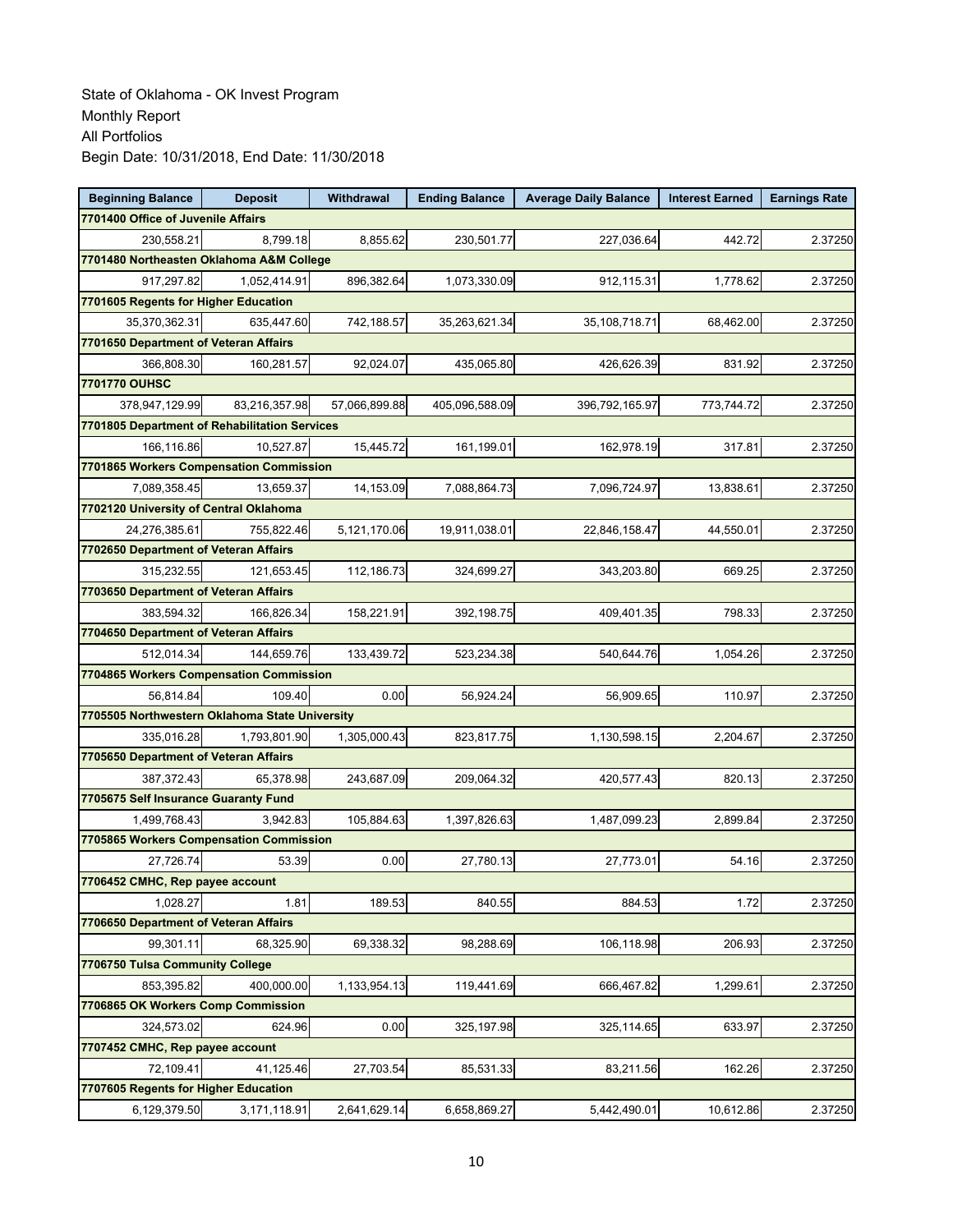| <b>Beginning Balance</b>                     | <b>Deposit</b>                              | Withdrawal   | <b>Ending Balance</b> | <b>Average Daily Balance</b> | <b>Interest Earned</b> | <b>Earnings Rate</b> |  |  |  |
|----------------------------------------------|---------------------------------------------|--------------|-----------------------|------------------------------|------------------------|----------------------|--|--|--|
| 7707650 Department of Veteran Affairs        |                                             |              |                       |                              |                        |                      |  |  |  |
| 267,880.80                                   | 78,600.93                                   | 71,332.66    | 275,149.07            | 291,896.09                   | 569.20                 | 2.37250              |  |  |  |
| 7707865 OK Workers Comp Commission           |                                             |              |                       |                              |                        |                      |  |  |  |
| 71,172.75                                    | 137.04                                      | 0.00         | 71,309.79             | 71,291.52                    | 139.02                 | 2.37250              |  |  |  |
|                                              | 7708108 Carl Albert State College           |              |                       |                              |                        |                      |  |  |  |
| 6,150,629.73                                 | 1,266,393.05                                | 1,035,202.91 | 6,381,819.87          | 5,648,137.74                 | 11,013.87              | 2.37250              |  |  |  |
| 7708605 Regents for Higher Education         |                                             |              |                       |                              |                        |                      |  |  |  |
| 43,857.45                                    | 91.52                                       | 4,558.33     | 39,390.64             | 43,328.99                    | 84.49                  | 2.37250              |  |  |  |
| 7709605 Regents for Higher Education         |                                             |              |                       |                              |                        |                      |  |  |  |
| 4,159,428.99                                 | 113.469.06                                  | 0.00         | 4,272,898.05          | 4,229,816.31                 | 8,248.14               | 2.37250              |  |  |  |
| 7710350 Oklahoma Historical Society          |                                             |              |                       |                              |                        |                      |  |  |  |
| 1,224,128.76                                 | 2,357.05                                    | 0.00         | 1,226,485.81          | 1,226,171.54                 | 2,391.03               | 2.37250              |  |  |  |
| 7710452 Oklahoma Department of Mental Health |                                             |              |                       |                              |                        |                      |  |  |  |
| 925,875.86                                   | 10,655.07                                   | 39.50        | 936,491.43            | 933,346.89                   | 1,820.03               | 2.37250              |  |  |  |
| 7710605 Regents for Higher Education         |                                             |              |                       |                              |                        |                      |  |  |  |
| 1,946,985.95                                 | 52,410.03                                   | 0.00         | 1,999,395.98          | 1,979,432.24                 | 3,859.89               | 2.37250              |  |  |  |
| 7711185 Corporation Commission               |                                             |              |                       |                              |                        |                      |  |  |  |
| 72,540,232.16                                | 1,168,428.96                                | 1,647,591.11 | 72,061,070.01         | 71,729,488.60                | 139,872.50             | 2.37250              |  |  |  |
| 7711420 Langston University                  |                                             |              |                       |                              |                        |                      |  |  |  |
| 13.036.097.90                                | 23,929.91                                   | 657,748.19   | 12,402,279.62         | 12,677,335.16                | 24,720.80              | 2.37250              |  |  |  |
|                                              | 7711452 Griffin Memorial Hospital Rep Payee |              |                       |                              |                        |                      |  |  |  |
| 42,101.08                                    | 2,084.00                                    | 210.05       | 43,975.03             | 42,076.28                    | 82.05                  | 2.37250              |  |  |  |
| 7711605 Regents for Higher Education         |                                             |              |                       |                              |                        |                      |  |  |  |
| 802,696.96                                   | 1,545.58                                    | 0.00         | 804,242.54            | 804,036.46                   | 1,567.87               | 2.37250              |  |  |  |
| 7712605 Regents for Higher Education         |                                             |              |                       |                              |                        |                      |  |  |  |
| 143,453.54                                   | 286.17                                      | 4,179.60     | 139,560.11            | 141,953.21                   | 276.81                 | 2.37250              |  |  |  |
| 7713605 Regents for Higher Education         |                                             |              |                       |                              |                        |                      |  |  |  |
| 17,890,784.17                                | 30,614.79                                   | 0.00         | 17,921,398.96         | 17,917,316.99                | 34,938.77              | 2.37250              |  |  |  |
| 7714605 Regents for Higher Education         |                                             |              |                       |                              |                        |                      |  |  |  |
| 10,877,031.24                                | 231.231.14                                  | 0.00         | 11,108,262.38         | 11,021,308.88                | 21,491.55              | 2.37250              |  |  |  |
| 7715605 Regents for Higher Education         |                                             |              |                       |                              |                        |                      |  |  |  |
| 465,231.44                                   | 895.80                                      | 0.00         | 466,127.24            | 466,007.80                   | 908.72                 | 2.37250              |  |  |  |
| 7718605 Regents for Higher Education         |                                             |              |                       |                              |                        |                      |  |  |  |
| 4,995,821.21                                 | 887,229.41                                  | 1,591,859.42 | 4,291,191.20          | 4,725,271.91                 | 9,214.28               | 2.37250              |  |  |  |
| 7719605 Regents for Higher Education         |                                             |              |                       |                              |                        |                      |  |  |  |
| 34,958.40                                    | 207.31                                      | 0.00         | 35,165.71             | 35,124.07                    | 68.49                  | 2.37250              |  |  |  |
| 7723623 Seminole State College               |                                             |              |                       |                              |                        |                      |  |  |  |
| 1,428,111.67                                 | 217,850.55                                  | 924,530.72   | 721,431.50            | 1,265,659.53                 | 2,468.04               | 2.37250              |  |  |  |
| 7725100 Cameron University                   |                                             |              |                       |                              |                        |                      |  |  |  |
| 3,876,042.26                                 | 328,766.58                                  | 538,441.38   | 3,666,367.46          | 3,959,768.68                 | 7,721.55               | 2.37250              |  |  |  |
| 7730230 East Central University              |                                             |              |                       |                              |                        |                      |  |  |  |
| 14,368,075.35                                | 1,243,191.24                                | 1,265,964.77 | 14,345,301.82         | 14,711,429.10                | 28,687.29              | 2.37250              |  |  |  |
| 7730830 Department of Human Services         |                                             |              |                       |                              |                        |                      |  |  |  |
| 183,544.13                                   | 360.20                                      | 6,931.34     | 176,972.99            | 179,690.81                   | 350.40                 | 2.37250              |  |  |  |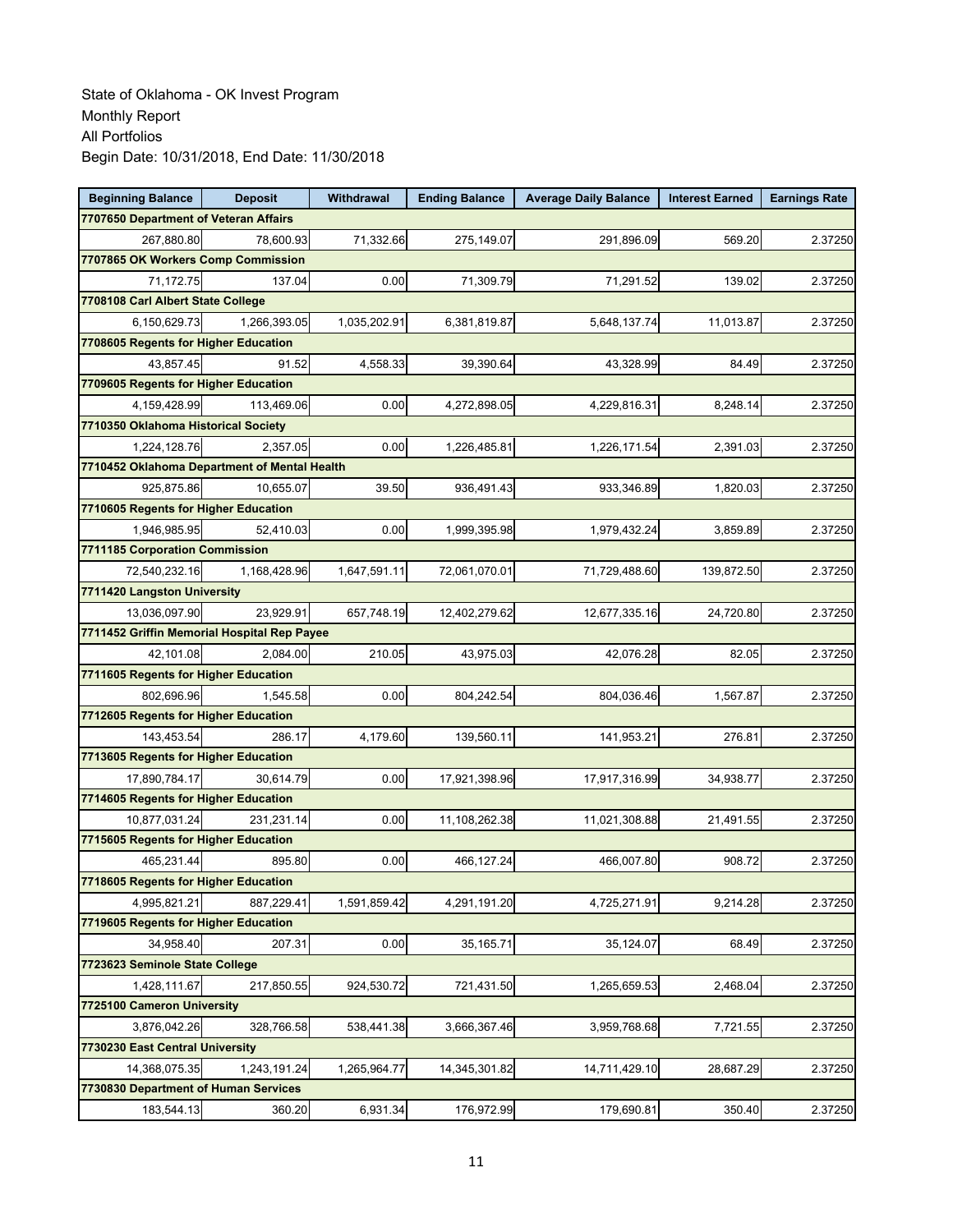| <b>Beginning Balance</b>                       | <b>Deposit</b> | Withdrawal   | <b>Ending Balance</b> | <b>Average Daily Balance</b> | <b>Interest Earned</b> | <b>Earnings Rate</b> |
|------------------------------------------------|----------------|--------------|-----------------------|------------------------------|------------------------|----------------------|
| 7740605 Regents for Higher Education           |                |              |                       |                              |                        |                      |
| 15,021,819.04                                  | 7,627,654.97   | 9,649,730.20 | 12,999,743.81         | 14,030,620.43                | 27,359.71              | 2.37250              |
| 7741241 Redlands Community College             |                |              |                       |                              |                        |                      |
| 1,059,757.35                                   | 245,916.27     | 127,003.38   | 1,178,670.24          | 1,060,027.53                 | 2,067.05               | 2.37250              |
| 7745605 Regents for Higher Education           |                |              |                       |                              |                        |                      |
| 982,084.44                                     | 54,276.61      | 0.00         | 1,036,361.05          | 1,015,228.70                 | 1,979.70               | 2.37250              |
| 7747470 Murray State College                   |                |              |                       |                              |                        |                      |
| 2,290,122.46                                   | 959,084.71     | 653,521.87   | 2,595,685.30          | 2,762,842.95                 | 5.387.54               | 2.37250              |
| 7750350 Oklahoma Historical Society            |                |              |                       |                              |                        |                      |
| 1.031.626.04                                   | 32,836.14      | 6,576.52     | 1,057,885.66          | 1,031,616.99                 | 2,011.65               | 2.37250              |
| 7750531 Rose State College                     |                |              |                       |                              |                        |                      |
| 12,779,239.70                                  | 708,372.17     | 434,281.88   | 13,053,329.99         | 13, 141, 232. 92             | 25,625.40              | 2.37250              |
| 7751485 Northeastern State University          |                |              |                       |                              |                        |                      |
| 13,458,765.43                                  | 5,068,381.16   | 2,187,612.82 | 16,339,533.77         | 14,647,834.39                | 28,563.28              | 2.37250              |
| 7752485 Northeastern State University          |                |              |                       |                              |                        |                      |
| 2,644,416.98                                   | 5,197.62       | 108.00       | 2,649,506.60          | 2,648,813.58                 | 5.165.19               | 2.37250              |
| 7765665 Southwestern Oklahoma State University |                |              |                       |                              |                        |                      |
| 4,686,932.27                                   | 6.187.761.81   | 2,038,755.39 | 8,835,938.69          | 4,416,232.99                 | 8,611.65               | 2.37250              |
| 7790041 Western Oklahoma State University      |                |              |                       |                              |                        |                      |
| 45,317.62                                      | 47,043.12      | 43,059.69    | 49,301.05             | 29,722.43                    | 57.96                  | 2.37250              |
| 7790120 University of Central Oklahoma         |                |              |                       |                              |                        |                      |
| 1,671,398.45                                   | 939,942.17     | 841,368.01   | 1,769,972.61          | 1,362,988.22                 | 2,657.83               | 2.37250              |
| 7790230 East Central University                |                |              |                       |                              |                        |                      |
| 292,144.35                                     | 324,053.76     | 265,910.33   | 350,287.78            | 181,887.55                   | 354.68                 | 2.37250              |
| 7790241 Redlands Community College             |                |              |                       |                              |                        |                      |
| 93,721.49                                      | 64,377.31      | 54,590.87    | 103,507.93            | 70,593.89                    | 137.66                 | 2.37250              |
| 7790470 Murray State College                   |                |              |                       |                              |                        |                      |
| 16,386.79                                      | 45,730.96      | 52,224.75    | 9,893.00              | 25,019.34                    | 48.79                  | 2.37250              |
| 7790485 Northeastern State University          |                |              |                       |                              |                        |                      |
| 936,707.30                                     | 998,816.93     | 681,114.72   | 1,254,409.51          | 1,055,794.17                 | 2,058.80               | 2.37250              |
| 7790490 Northern Oklahoma College              |                |              |                       |                              |                        |                      |
| 567,793.96                                     | 208,327.29     | 174,483.99   | 601,637.26            | 644,942.10                   | 1,257.64               | 2.37250              |
| 7790660 Southeastern State University          |                |              |                       |                              |                        |                      |
| 255,308.05                                     | 134.520.28     | 248,857.10   | 140,971.23            | 72,661.08                    | 141.69                 | 2.37250              |
| 7790665 Southwestern Oklahoma State University |                |              |                       |                              |                        |                      |
| 621,934.23                                     | 377,537.44     | 320,997.61   | 678,474.06            | 503,723.04                   | 982.26                 | 2.37250              |
| 7805370 OIFA                                   |                |              |                       |                              |                        |                      |
| 101.41                                         | 0.19           | 0.00         | 101.60                | 101.57                       | 0.20                   | 2.37250              |
| 7823740 OCIA 2008B Reserve Fund                |                |              |                       |                              |                        |                      |
| 645.22                                         | 1.24           | 0.00         | 646.46                | 646.29                       | 1.26                   | 2.37250              |
| 7845740 OCIA 2008A Sinking Fund                |                |              |                       |                              |                        |                      |
| 4,512.79                                       | 72.02          | 0.00         | 4,584.81              | 4,575.21                     | 8.92                   | 2.37250              |
| 7846740 OCIA 2008B Sinking Fund                |                |              |                       |                              |                        |                      |
| 956.39                                         | 36.60          | 0.00         | 992.99                | 988.11                       | 1.93                   | 2.37250              |